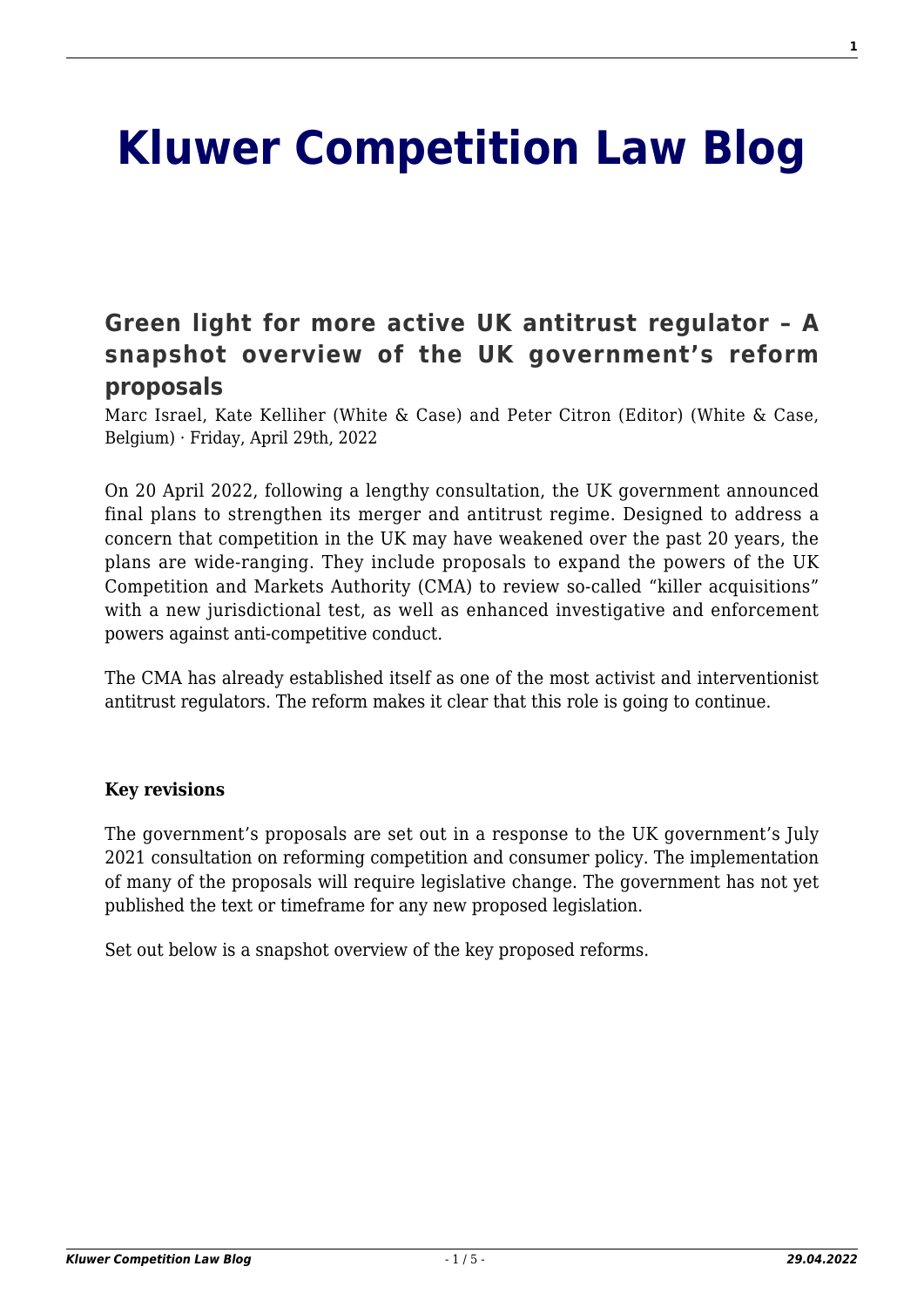| Merger control       | Currently, the CMA has jurisdiction to review a merger or acquisition, where:<br>• The business that is being acquired has a UK turnover of more than £70 million<br>(the "turnover test"); or<br>• The merger would result in the creation or enhancement of at least a 25% share<br>of the supply of particular goods or services in the UK, or a substantial part of the<br>UK (the "share of supply test").<br>The government now proposes to introduce a new jurisdictional threshold "to"<br>provide a more comprehensive and effective jurisdictional basis for certain<br>vertical and conglomerate mergers, in particular so called 'killer<br>acquisitions' that risk the development of new products or services".<br>The new, additional, threshold will apply where an acquirer has both:<br>• An existing share of supply of goods or services of 33% in the UK or a<br>substantial part of the UK; and<br>• A UK turnover of £350 million.<br>This new threshold does not require any horizontal overlap for it to be triggered<br>(unlike the current test). However, the thresholds have been set at a higher level<br>than those initially proposed earlier in the consultation (25 per cent and £100<br>million).<br>Other changes include the following.<br>• An increase of the target turnover test threshold from £70m to £100m in line<br>with inflation. However, the threshold for intervention in media mergers on<br>public interest grounds will continue to be £70 million.<br>• A UK nexus criterion to ensure that only mergers with an appropriate link to the<br>UK will be captured. No detail of the proposed criterion has been published, but<br>this is a welcome break on the extended powers contemplated, although recent<br>case law has shown that this test is broad.<br>• A new safe harbour exempting mergers from review where each party's UK<br>turnover is less than £10 million. This safe harbour will not apply to public<br>interest interventions in media mergers, but will otherwise function to ensure<br>that CMA resources are targeted at those transactions that are most capable of<br>affecting competition in the UK.<br>• A more flexible Phase 2 commitments procedure to allow the CMA and the<br>merging parties to resolve a merger investigation at any stage of the Phase 2<br>process. This will apply to mergers reviewed on competition grounds, but will<br>exclude public interest intervention cases.<br>• Placing the existing non-statutory "fast track" procedure on statutory footing,<br>giving the CMA discretion to refer automatically a merger straight to Phase 2<br>where the merging parties have requested this.<br>The government proposes to retain the CMA Panel as an independent "fresh pair<br>of eyes" in merger and market investigations. There will be no changes to the size<br>and make-up of the Panel, but the government will work with the CMA to<br>consider potential changes to the Panel recruitment process and future members'<br>terms and conditions. |
|----------------------|---------------------------------------------------------------------------------------------------------------------------------------------------------------------------------------------------------------------------------------------------------------------------------------------------------------------------------------------------------------------------------------------------------------------------------------------------------------------------------------------------------------------------------------------------------------------------------------------------------------------------------------------------------------------------------------------------------------------------------------------------------------------------------------------------------------------------------------------------------------------------------------------------------------------------------------------------------------------------------------------------------------------------------------------------------------------------------------------------------------------------------------------------------------------------------------------------------------------------------------------------------------------------------------------------------------------------------------------------------------------------------------------------------------------------------------------------------------------------------------------------------------------------------------------------------------------------------------------------------------------------------------------------------------------------------------------------------------------------------------------------------------------------------------------------------------------------------------------------------------------------------------------------------------------------------------------------------------------------------------------------------------------------------------------------------------------------------------------------------------------------------------------------------------------------------------------------------------------------------------------------------------------------------------------------------------------------------------------------------------------------------------------------------------------------------------------------------------------------------------------------------------------------------------------------------------------------------------------------------------------------------------------------------------------------------------------------------------------------------------------------------------------------------------------------------------------------------------------------------------------------------------------------------------------------------------------------------------------------------------------------------------------------------------------------------------------------|
| <b>Territorial</b>   | • Amendment of the UK Competition Act 1998 Chapter I prohibition so that it also                                                                                                                                                                                                                                                                                                                                                                                                                                                                                                                                                                                                                                                                                                                                                                                                                                                                                                                                                                                                                                                                                                                                                                                                                                                                                                                                                                                                                                                                                                                                                                                                                                                                                                                                                                                                                                                                                                                                                                                                                                                                                                                                                                                                                                                                                                                                                                                                                                                                                                                                                                                                                                                                                                                                                                                                                                                                                                                                                                                          |
| scope of             | applies to anti-competitive agreements implemented outside of the UK, but which                                                                                                                                                                                                                                                                                                                                                                                                                                                                                                                                                                                                                                                                                                                                                                                                                                                                                                                                                                                                                                                                                                                                                                                                                                                                                                                                                                                                                                                                                                                                                                                                                                                                                                                                                                                                                                                                                                                                                                                                                                                                                                                                                                                                                                                                                                                                                                                                                                                                                                                                                                                                                                                                                                                                                                                                                                                                                                                                                                                           |
| application of       | have an effect within the UK.                                                                                                                                                                                                                                                                                                                                                                                                                                                                                                                                                                                                                                                                                                                                                                                                                                                                                                                                                                                                                                                                                                                                                                                                                                                                                                                                                                                                                                                                                                                                                                                                                                                                                                                                                                                                                                                                                                                                                                                                                                                                                                                                                                                                                                                                                                                                                                                                                                                                                                                                                                                                                                                                                                                                                                                                                                                                                                                                                                                                                                             |
| cartel               | The government will not seek to amend the territorial scope of the Chapter II<br>prohibition (abuse of dominance).                                                                                                                                                                                                                                                                                                                                                                                                                                                                                                                                                                                                                                                                                                                                                                                                                                                                                                                                                                                                                                                                                                                                                                                                                                                                                                                                                                                                                                                                                                                                                                                                                                                                                                                                                                                                                                                                                                                                                                                                                                                                                                                                                                                                                                                                                                                                                                                                                                                                                                                                                                                                                                                                                                                                                                                                                                                                                                                                                        |
| prohibition          |                                                                                                                                                                                                                                                                                                                                                                                                                                                                                                                                                                                                                                                                                                                                                                                                                                                                                                                                                                                                                                                                                                                                                                                                                                                                                                                                                                                                                                                                                                                                                                                                                                                                                                                                                                                                                                                                                                                                                                                                                                                                                                                                                                                                                                                                                                                                                                                                                                                                                                                                                                                                                                                                                                                                                                                                                                                                                                                                                                                                                                                                           |
| <b>Immunity from</b> | The government has decided not to introduce a new immunity from private                                                                                                                                                                                                                                                                                                                                                                                                                                                                                                                                                                                                                                                                                                                                                                                                                                                                                                                                                                                                                                                                                                                                                                                                                                                                                                                                                                                                                                                                                                                                                                                                                                                                                                                                                                                                                                                                                                                                                                                                                                                                                                                                                                                                                                                                                                                                                                                                                                                                                                                                                                                                                                                                                                                                                                                                                                                                                                                                                                                                   |
| private              | damages claims to cartel whistleblowers who hold immunity from public authority<br>damages claims fines via the cartel leniency programme.                                                                                                                                                                                                                                                                                                                                                                                                                                                                                                                                                                                                                                                                                                                                                                                                                                                                                                                                                                                                                                                                                                                                                                                                                                                                                                                                                                                                                                                                                                                                                                                                                                                                                                                                                                                                                                                                                                                                                                                                                                                                                                                                                                                                                                                                                                                                                                                                                                                                                                                                                                                                                                                                                                                                                                                                                                                                                                                                |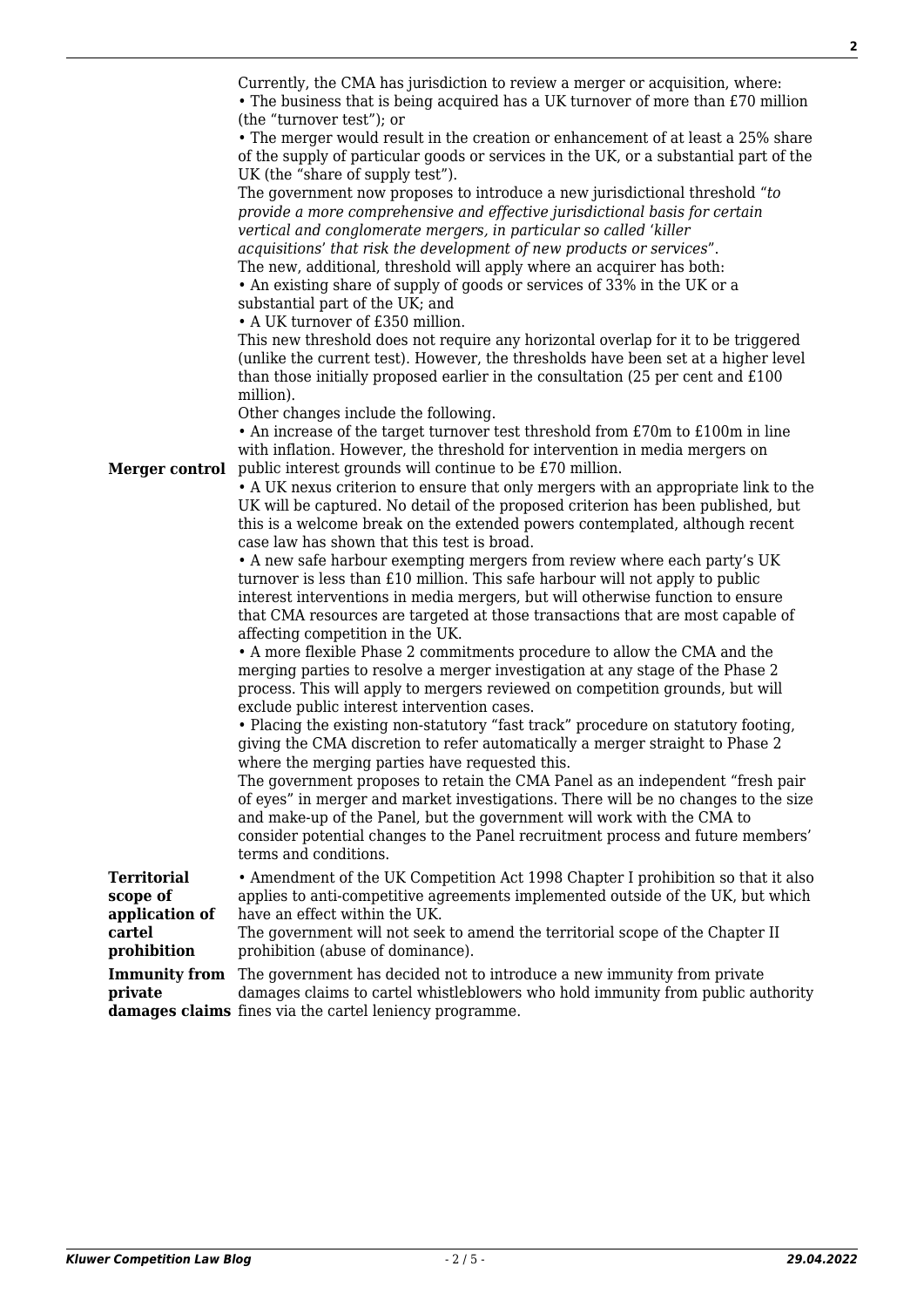**3**

| The market<br>inquiry regime | The government decided to retain the current structure of the market inquiry<br>process. It rejected the proposals it consulted on (i) to introduce a new single-<br>stage market inquiry tool (replacing the existing market study and market<br>investigation system), and (ii) to accept binding commitments at any stage in the<br>market inquiry process. The CMA's power to impose binding remedies by order<br>will remain reserved to the second-stage market investigation, rather than the<br>end of a first-stage market study. The government has decided not to give the<br>CMA the power to impose interim measures in market inquiries.<br>However, the government will proceed with the following procedural reforms.<br>• More opportunity for binding undertakings to be accepted at any stage during<br>market studies and market investigations.<br>• Greater flexibility to define the scope of market investigation to allow the CMA<br>to conduct properly targeted and proportionate market investigations more easily<br>where appropriate.<br>• Removing the requirement to consult on a market investigation reference within<br>the first 6 months of a market study.<br>• If the CMA already has reasonable grounds to suspect adverse effects on<br>competition in a market, the government supports the CMA more routinely<br>consulting on a market investigation reference directly, without first conducting a<br>market study.<br>• The CMA will be able to require business to conduct trialling to determine the<br>final format of certain remedies.<br>• Enhancing the CMA's ability to amend remedies in a 10-year period following<br>its finding of an adverse effect on competition without the need for a fresh market<br>investigation to adopt an improved remedy. This power will be subject to a<br>mandatory two-year "cooling-off" period starting at the end of a remedy review,<br>in which the CMA may not, of its own volition, conduct a further review of the<br>same remedy. |
|------------------------------|---------------------------------------------------------------------------------------------------------------------------------------------------------------------------------------------------------------------------------------------------------------------------------------------------------------------------------------------------------------------------------------------------------------------------------------------------------------------------------------------------------------------------------------------------------------------------------------------------------------------------------------------------------------------------------------------------------------------------------------------------------------------------------------------------------------------------------------------------------------------------------------------------------------------------------------------------------------------------------------------------------------------------------------------------------------------------------------------------------------------------------------------------------------------------------------------------------------------------------------------------------------------------------------------------------------------------------------------------------------------------------------------------------------------------------------------------------------------------------------------------------------------------------------------------------------------------------------------------------------------------------------------------------------------------------------------------------------------------------------------------------------------------------------------------------------------------------------------------------------------------------------------------------------------------------------------------------------------------------------------------------------------------------------|
| Investigative<br>powers      | The government proposes to strengthen its evidence gathering powers by:<br>• Broadening the power to interview individuals as part of Competition Act<br>investigations, so it aligns with the existing powers in the Enterprise Act;<br>• Extending the legal duty to preserve evidence that exists in the context of<br>investigations into the cartel offence to all Competition Act investigations;<br>• Giving the CMA powers to "seize-and-sift" evidence when it inspects a domestic<br>premises under a warrant; and<br>• Strengthening the CMA's powers to obtain information stored remotely when<br>executing a warrant.                                                                                                                                                                                                                                                                                                                                                                                                                                                                                                                                                                                                                                                                                                                                                                                                                                                                                                                                                                                                                                                                                                                                                                                                                                                                                                                                                                                                   |
| <b>Interim</b><br>measures   | • Appeals against the CMA's interim measures decisions to be determined by<br>reference to the principles of judicial review.<br>The government considered that the current full merits appeal standard may be<br>preventing interim measures from being applied when they are warranted.<br>The government does not propose any change to the standard of review for<br>appeals against infringement decisions in Competition Act 1998 cases.                                                                                                                                                                                                                                                                                                                                                                                                                                                                                                                                                                                                                                                                                                                                                                                                                                                                                                                                                                                                                                                                                                                                                                                                                                                                                                                                                                                                                                                                                                                                                                                        |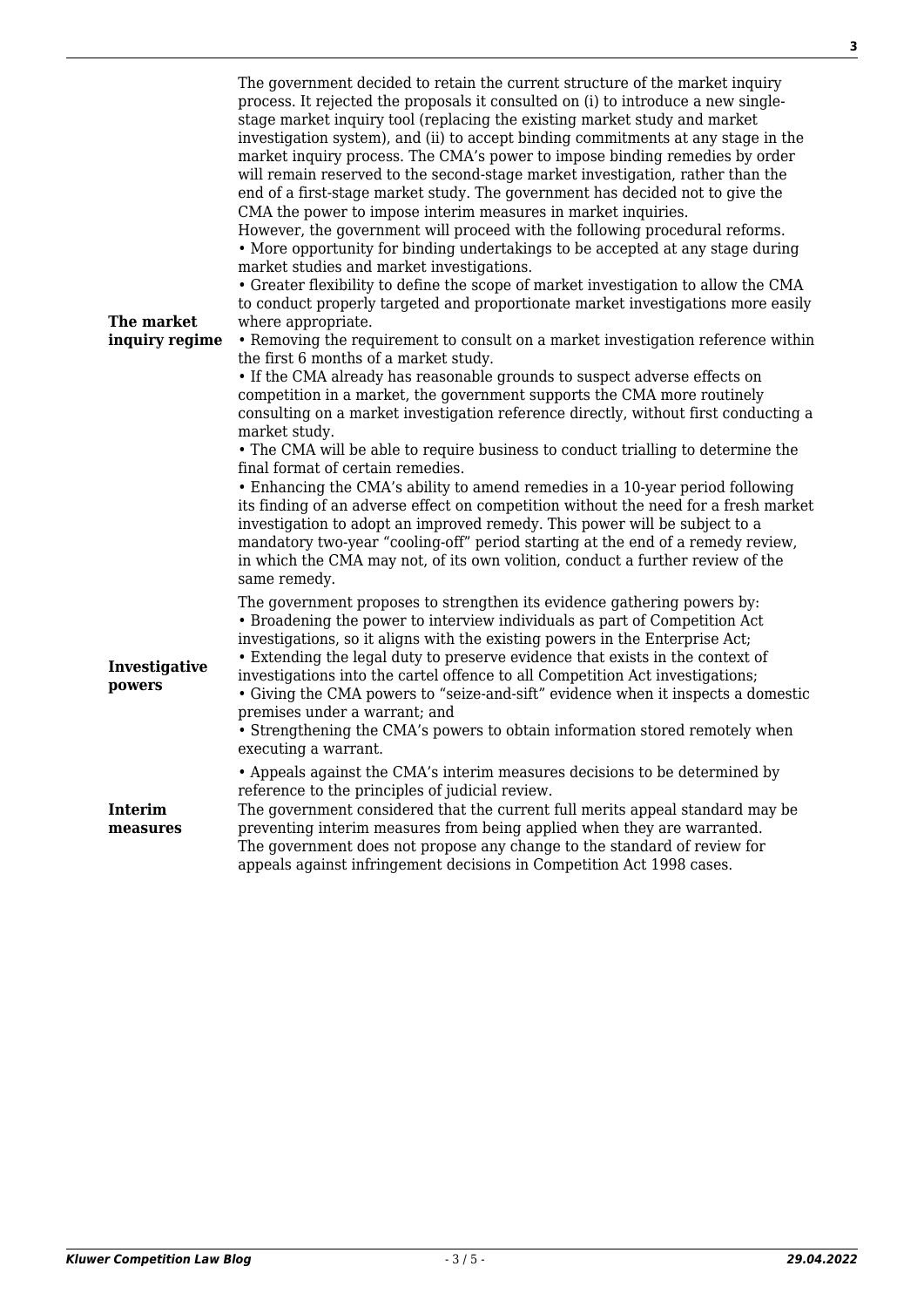| <b>Penalties</b>                                        | The government considers that the current package of sanctions for non-<br>compliance with investigative measures does not provide effective deterrence. It<br>therefore proposes to introduce sanctions with the following caps on companies<br>that slow down or obstruct cases.<br>• Fixed penalties for failure to comply with an investigative measure, including<br>failing to comply with an information request, concealing, falsifying or destroying<br>evidence or providing false or misleading information to the CMA: cap at 1 per<br>cent of a business' annual worldwide turnover, as well as an additional daily<br>penalty of up to 5 per cent of daily worldwide turnover for as long as non-<br>compliance continues.<br>• Fixed penalties on natural persons who conceal, falsify, or destroy evidence, or<br>who provide false or misleading information to the CMA: cap at £30,000 as well<br>as an additional daily penalty of up to £15,000 while non-compliance continues.<br>With respect to penalties for companies that fail to comply with remedies imposed<br>or accepted by the CMA, the Government intends to set the penalty caps to be in<br>line with the existing ones for the infringement of interim enforcement orders for<br>mergers, as follows.<br>• Turnover-based penalties for companies that breach commitments or<br>undertakings, directions, orders or interim measures: cap at 5% of annual<br>turnover, with additional daily penalties of up to 5% of daily turnover of the<br>company's corporate group while non-compliance continues. |
|---------------------------------------------------------|----------------------------------------------------------------------------------------------------------------------------------------------------------------------------------------------------------------------------------------------------------------------------------------------------------------------------------------------------------------------------------------------------------------------------------------------------------------------------------------------------------------------------------------------------------------------------------------------------------------------------------------------------------------------------------------------------------------------------------------------------------------------------------------------------------------------------------------------------------------------------------------------------------------------------------------------------------------------------------------------------------------------------------------------------------------------------------------------------------------------------------------------------------------------------------------------------------------------------------------------------------------------------------------------------------------------------------------------------------------------------------------------------------------------------------------------------------------------------------------------------------------------------------------------------------------------------------------------|
| <b>Immunity from</b><br>fines for abuse<br>of dominance | • The minimum turnover threshold for immunity from penalties for abuse of<br>dominance will be lowered from £50 million to £20 million.                                                                                                                                                                                                                                                                                                                                                                                                                                                                                                                                                                                                                                                                                                                                                                                                                                                                                                                                                                                                                                                                                                                                                                                                                                                                                                                                                                                                                                                      |
| <b>Court powers</b>                                     | • Courts and the Competition Appeal Tribunal (CAT) to have discretion to provide<br>exemplary damages in private competition claims, with the exception of collective<br>proceedings. This changes the approach taken by the current UK legislation<br>implementing the EU Damages Directive that prohibits the award of exemplary<br>damages in competition law claims.<br>• CAT to have power to grant declaratory relief (legally binding statement on the<br>application of competition law to a set of facts). The government considers that<br>"empowering the CAT to grant declaratory relief would avoid the need for parties<br>to formulate their competition law claims as damages claims, or applications for<br>an injunction, when what would be most helpful is a declaration of how the law<br>applies to the facts of the case".                                                                                                                                                                                                                                                                                                                                                                                                                                                                                                                                                                                                                                                                                                                                            |
| A more active<br>strategy                               | The government considers that "there is evidence that competition in the UK may<br>have weakened over the past 20 years". To address this, it proposes a "more<br>active pro-competition strategy" consisting of the following.<br>• Further CMA "State of Competition" reports which assess the strength of<br>competition in the UK. These reports will enhance the CMA's role as an economic<br>advisor to government. To avoid a disproportionate burden on business, the<br>government has decided not to grant the CMA additional information gathering<br>powers for the specific purpose of preparing these reports. The government<br>considers that the reports should still aim to report on the health of competition<br><b>pro-competition</b> "across the economy", but comments that because of the challenges involved in<br>this assessment, there would also be "value in reports considering certain key<br>markets as case studies for more in-depth analysis".<br>• Clearer and more regular non-binding strategic steers from the government to<br>the CMA about the government's economic priorities, and its expectations from<br>the CMA. The government currently expects to provide between one and two<br>updates to the strategic steer per parliament (with the possibility of some parts of<br>the steer being updated more regularly as appropriate).<br>• A statutory duty of expedition for the CMA in relation to its competition and<br>consumer law functions, essentially pushing for faster decision-making.                                          |
| <b>International</b><br>cooperation                     | • Share information more flexibly with international partners, while still ensuring<br>that confidential business information is protected by both the UK and overseas<br>authority. A more streamlined approach is proposed where an international<br>cooperation arrangement is in place.<br>• Use of compulsory information gathering powers to obtain information on<br>behalf of overseas authorities, subject to reciprocity and Ministerial consent,<br>confidentiality and public interest safeguards.                                                                                                                                                                                                                                                                                                                                                                                                                                                                                                                                                                                                                                                                                                                                                                                                                                                                                                                                                                                                                                                                               |

**4**